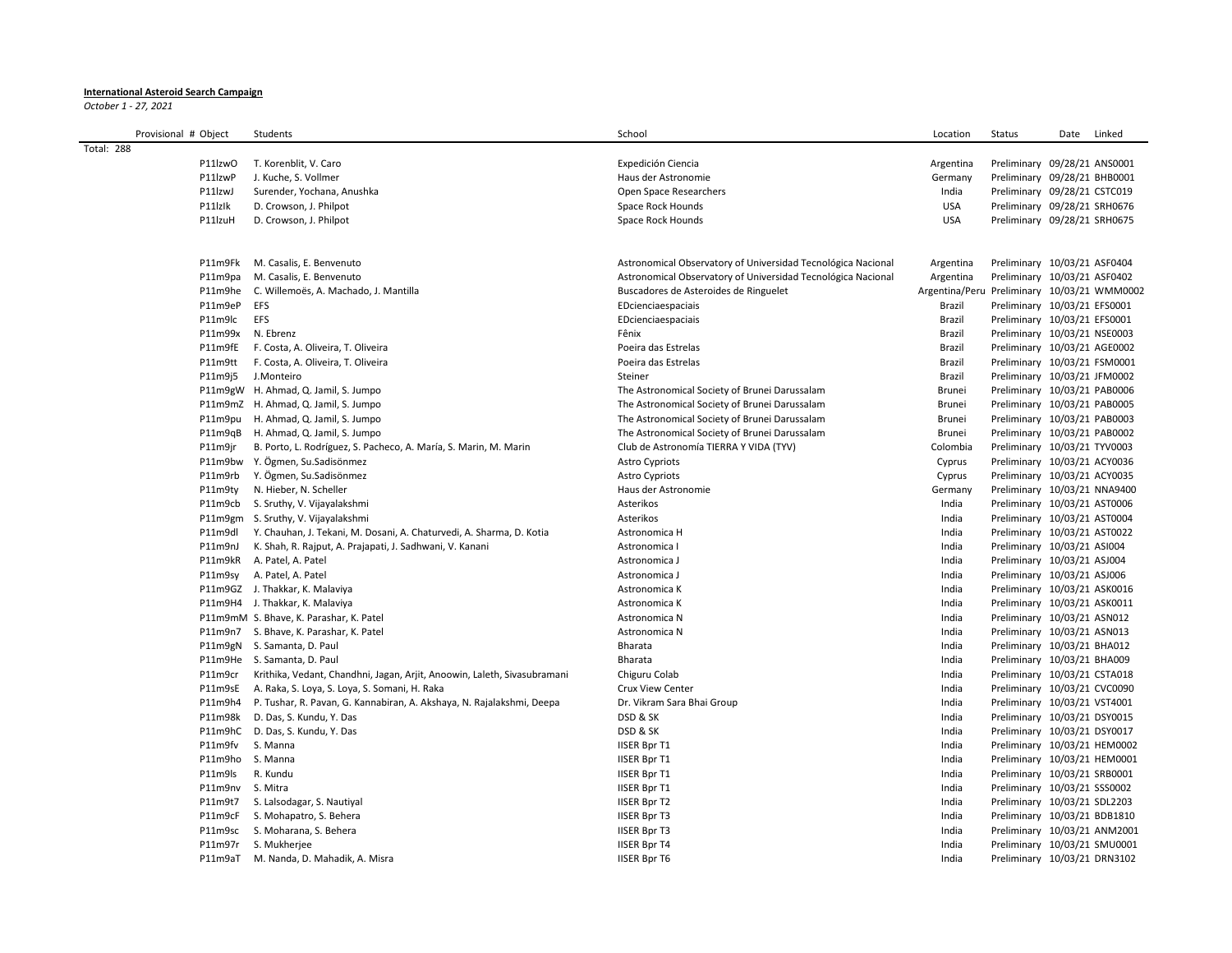| P11m9az | A. Majhi, S. Biswal, S. Thasni                                                                                            | <b>IISER Bpr T6</b>                               | India  | Preliminary 10/03/21 SAS0001 |
|---------|---------------------------------------------------------------------------------------------------------------------------|---------------------------------------------------|--------|------------------------------|
| P11m9sh | A. Majhi, S. Biswal, S. Thasni                                                                                            | <b>IISER Bpr T6</b>                               | India  | Preliminary 10/03/21 SAS0003 |
| P11m9kj | A. Dash, S. Dash                                                                                                          | <b>IISER Bpr T7</b>                               | India  | Preliminary 10/03/21 AKD0004 |
| P11m9FK | S. Charan                                                                                                                 | Indian Amateur Astronomical Association           | India  | Preliminary 10/03/21 IAA0006 |
| P11m99d | D. Patel, M. Vaidya                                                                                                       | M.G. Science Institute                            | India  | Preliminary 10/03/21 DNM004  |
| P11m9fp | D. Patel, M. Vaidya                                                                                                       | M.G. Science Institute                            | India  | Preliminary 10/03/21 DNM001  |
| P11m980 | S. NSugumar, D. Mitali, A. Rohan, S. Gouthamei                                                                            | Mars India Observatory                            | India  | Preliminary 10/03/21 MIO0397 |
| P11m9sF | S. NSugumar, D. Mitali, A. Rohan, S. Gouthamei                                                                            | Mars India Observatory                            | India  | Preliminary 10/03/21 MIO0396 |
|         |                                                                                                                           |                                                   |        |                              |
| P11m9a8 | P. Mahajani                                                                                                               | Milkyway Citizens                                 | India  | Preliminary 10/03/21 MWC0005 |
| P11m9ae | P. Mahajani                                                                                                               | Milkyway Citizens                                 | India  | Preliminary 10/03/21 MWC0001 |
| P11m9aP | P. Mahajani                                                                                                               | Milkyway Citizens                                 | India  | Preliminary 10/03/21 MWC0006 |
| P11m9et | P. Mahajani                                                                                                               | Milkyway Citizens                                 | India  | Preliminary 10/03/21 MWC0004 |
| P11m9b5 | M. Sanjita, M. Suchanda, M. Sudipa, M. Riya, P. Susmita, M. Susmita, M.<br>Swarnashree, D. Sucharita, M. Rachana, D. Asim | New Horizons                                      | India  | Preliminary 10/03/21 SQC0031 |
| P11m9i6 | M. Sanjita, M. Suchanda, M. Sudipa, M. Riya, P. Susmita, M. Susmita, M.<br>Swarnashree, D. Sucharita, M. Rachana, D. Asim | New Horizons                                      | India  | Preliminary 10/03/21 SQC0033 |
| P11m9nU | M. Sanjita, M. Suchanda, M. Sudipa, M. Riya, P. Susmita, M. Susmita, M.<br>Swarnashree, D. Sucharita, M. Rachana, D. Asim | New Horizons                                      | India  | Preliminary 10/03/21 SQC0034 |
|         | M. Sanjita, M. Suchanda, M. Sudipa, M. Riya, P. Susmita, M. Susmita, M.                                                   |                                                   |        |                              |
| P11m9t6 | Swarnashree, D. Sucharita, M. Rachana, D. Asim                                                                            | New Horizons                                      | India  | Preliminary 10/03/21 SQC0032 |
| P11m9cw | H. Kanwar, Y. Gyanani, C. Saini, P. Ram                                                                                   | RASO Rajasthan - Team A                           | India  | Preliminary 10/03/21 RAA0101 |
|         |                                                                                                                           |                                                   |        |                              |
| P11m9eb | H. Kanwar, Y. Gyanani, C. Saini, P. Ram                                                                                   | RASO Rajasthan - Team A                           | India  | Preliminary 10/03/21 RAA0102 |
| P11m9qZ | J. Ghosh                                                                                                                  | <b>Rural Asteroid Hunters</b>                     | India  | Preliminary 10/03/21 JPA0005 |
| P11m9ts | J. Ghosh                                                                                                                  | <b>Rural Asteroid Hunters</b>                     | India  | Preliminary 10/03/21 JPA0006 |
| P11m9tf | A. Kumar, V. Pal                                                                                                          | Selenophiles                                      | India  | Preliminary 10/03/21 SEL0002 |
| P11m9F2 | S. Mayuri, S. Guhan                                                                                                       | <b>SS Victory</b>                                 | India  | Preliminary 10/03/21 SSV0013 |
| P11m9rc | M.Sharma                                                                                                                  | Star Dust                                         | India  | Preliminary 10/03/21 MEG1303 |
| P11m9e5 | A. Vajpayee, S. Shrivastava, G. Srinath, P. Solanki, S. Chaugule, S. KeshavKumar                                          | Team Saptarishi                                   | India  | Preliminary 10/03/21 IND0297 |
| P11m98q | M.naderifard, s.Hatami, n.ghasemi, S.vahedi, M.zarei, V.behmaram, Sh.aledavod                                             | Afaghrahbar Azarbaijan                            | Iran   | Preliminary 10/03/21 ARA0002 |
| P11m9bx | M.naderifard, s.Hatami, n.ghasemi, S.vahedi, M.zarei, V.behmaram, Sh.aledavod                                             | Afaghrahbar Azarbaijan                            | Iran   | Preliminary 10/03/21 ARA0004 |
| P11m9n5 | M.naderifard, s.Hatami, n.ghasemi, S.vahedi, M.zarei, V.behmaram, Sh.aledavod                                             | Afaghrahbar Azarbaijan                            | Iran   | Preliminary 10/03/21 ARA0002 |
| P11m9sJ | M.naderifard, s.Hatami, n.ghasemi, S.vahedi, M.zarei, V.behmaram, Sh.aledavod                                             | Afaghrahbar Azarbaijan                            | Iran   | Preliminary 10/03/21 ARA0003 |
| P11m9sN | M.naderifard, s.Hatami, n.ghasemi, S.vahedi, M.zarei, V.behmaram, Sh.aledavod                                             | Afaghrahbar Azarbaijan                            | Iran   | Preliminary 10/03/21 ARA0001 |
| P11m9ev | A. Nama, A. Abolel, Zeinab, B. Habiballa, S. Habiballa                                                                    | Astro-finders(1)                                  | Israel | Preliminary 10/03/21 AJA7101 |
| P11m99V | j. zreke, A. abuleil, R. Amin, N. Matar, A. khatib, A. habiballah, A. jbareen, r. abolil,<br>a. zreke                     | Astro-finders(2)                                  | Israel | Preliminary 10/03/21 AJA2501 |
| P11m9av | j. zreke, A. abuleil, R. Amin, N. Matar, A. khatib, A. habiballah, A. jbareen, r. abolil,<br>a. zreke                     | Astro-finders(2)                                  | Israel | Preliminary 10/03/21 AJA2521 |
| P11m9fL | j. zreke, A. abuleil, R. Amin, N. Matar, A. khatib, A. habiballah, A. jbareen, r. abolil,                                 | Astro-finders(2)                                  | Israel | Preliminary 10/03/21 AJA2541 |
| P11m9ip | a. zreke<br>j. zreke, A. abuleil, R. Amin, N. Matar, A. khatib, A. habiballah, A. jbareen, r. abolil,<br>a. zreke         | Astro-finders(2)                                  | Israel | Preliminary 10/03/21 AJA2500 |
| P11m9KE | j. zreke, A. abuleil, R. Amin, N. Matar, A. khatib, A. habiballah, A. jbareen, r. abolil,<br>a. zreke                     | Astro-finders(2)                                  | Israel | Preliminary 10/03/21 AJA2531 |
| P11m9ol | j. zreke, A. abuleil, R. Amin, N. Matar, A. khatib, A. habiballah, A. jbareen, r. abolil,                                 | Astro-finders(2)                                  | Israel | Preliminary 10/03/21 AJA2510 |
|         | a. zreke                                                                                                                  |                                                   |        |                              |
| P11m9EY | M.Jamali, N.Almusaireea, M.Alazmi                                                                                         | Kuwait Foundation for the Advancement of Sciences | Kuwait | Preliminary 10/03/21 AHT0004 |
| P11m9gQ | A. Martinez, A. Martinez                                                                                                  | Sociedad Astronomica Urania                       | Mexico | Preliminary 10/03/21 SAU0001 |
| P11m9Hd | A. Martinez, A. Martinez                                                                                                  | Sociedad Astronomica Urania                       | Mexico | Preliminary 10/03/21 SAU0002 |
| P11m9o6 | A. Martinez, A. Martinez                                                                                                  | Sociedad Astronomica Urania                       | Mexico | Preliminary 10/03/21 SAU0001 |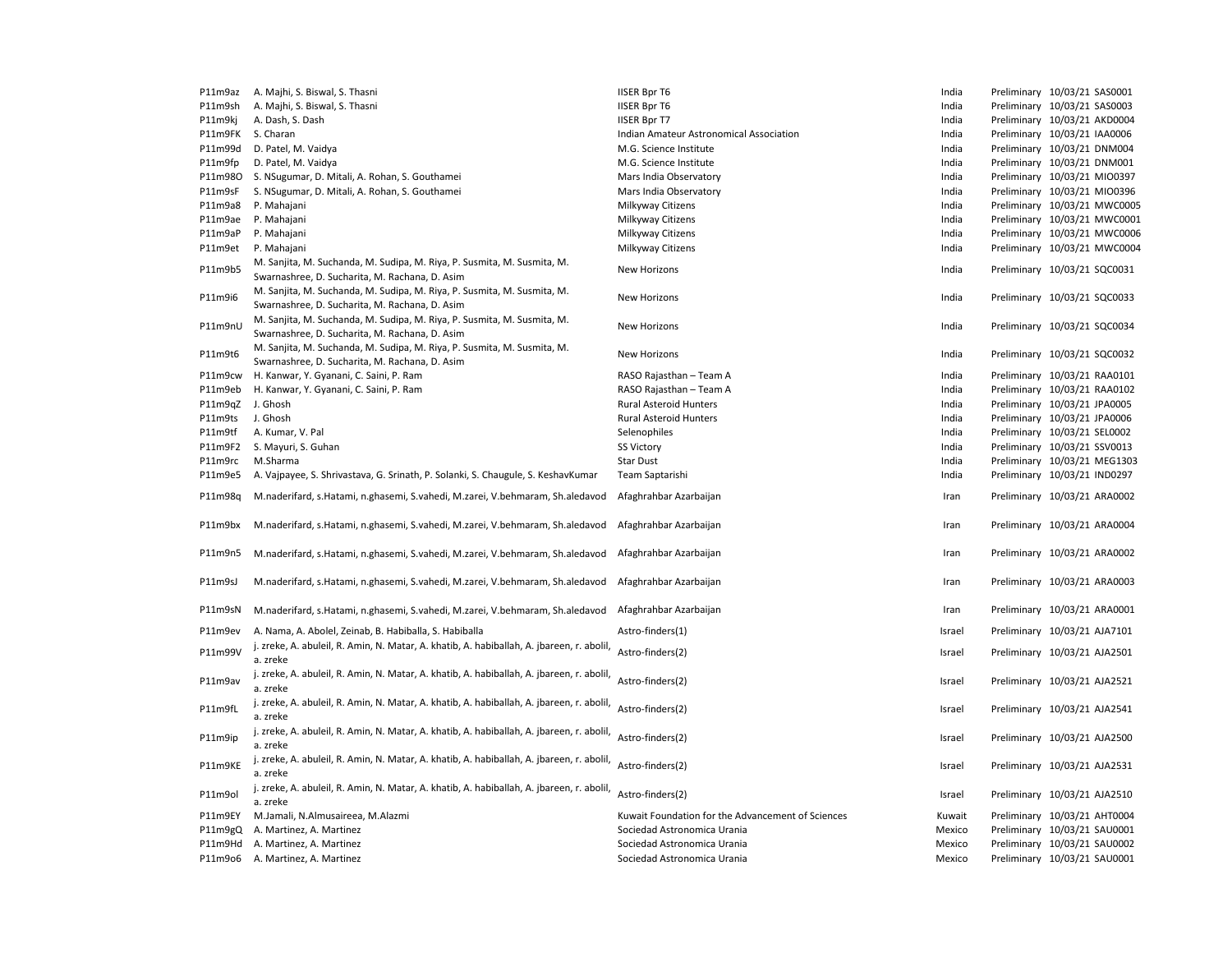| P11m9cy | A. Raji, G. Chiedozie, J. Olayiwole                              | Astronomers without Borders Nigeria              | Nigeria         | Preliminary 10/03/21 TNG0121 |
|---------|------------------------------------------------------------------|--------------------------------------------------|-----------------|------------------------------|
| P11m9qo | K. Chinonso, E. Francis, O. Okolo                                | Astronomers without Borders Nigeria              | Nigeria         | Preliminary 10/03/21 TNG0142 |
| P11m9kD | G. James, V. Robert-Ionu?, B. George-Alexandru                   | <b>Star Spies</b>                                | Romania         | Preliminary 10/03/21 LAR0100 |
|         | P11m9bV L. Ferreira, S. Brits                                    | Pescope                                          | South Africa    | Preliminary 10/03/21 PES0004 |
| P11m9mG | L. Ferreira, S. Brits, N. Brits                                  | Pescope                                          | South Africa    | Preliminary 10/03/21 PES0003 |
| P11m9ac | N. Niwarthana, N. Nethmini                                       | <b>Team Drakayz</b>                              | Sri Lanka       | Preliminary 10/03/21 TDN0513 |
| P11m9nb | N. Niwarthana, N. Nethmini                                       | <b>Team Drakayz</b>                              | Sri Lanka       | Preliminary 10/03/21 TDN0511 |
| P11m9tE | N. Niwarthana, N. Nethmini                                       | <b>Team Drakayz</b>                              | Sri Lanka       | Preliminary 10/03/21 TDN0515 |
| P11m99Z | R. Kumaragamage                                                  | <b>Team Titan</b>                                | Sri Lanka       | Preliminary 10/03/21 TTN0013 |
| P11m9rC | R. Kumaragamage                                                  | <b>Team Titan</b>                                | Sri Lanka       | Preliminary 10/03/21 TTN0016 |
| P11m9pp | S. Kocer, E. Kocer, M. Kocer, B. Selvi, A. Gorgel, G. Aydogan    | Kusadasi                                         | Turkey          | Preliminary 10/03/21 KUS2003 |
| P11m9s4 | S. Kocer, E. Kocer, M. Kocer, B. Selvi, A. Gorgel, G. Aydogan    | Kusadasi                                         | Turkey          | Preliminary 10/03/21 KUS2006 |
| P11m9ni | M. Talafha                                                       | Arcturus Team                                    | UAE/Egypt       | Preliminary 10/03/21 ARC002  |
| P11m9cl | O. Mala, N. Skoryk                                               | Kovtuny Educational Complex Zolotonosha District | Ukraine         | Preliminary 10/03/21 KOV0158 |
| P11m9dr | O. Mala, N. Skoryk                                               | Kovtuny Educational Complex Zolotonosha District | Ukraine         | Preliminary 10/03/21 KOV0157 |
| P11m987 | B., A. Whitney                                                   | Abrinauts                                        | <b>USA</b>      | Preliminary 10/03/21 ABN0011 |
| P11m9ox | B., A. Whitney                                                   | Abrinauts                                        | <b>USA</b>      | Preliminary 10/03/21 ABN0005 |
| P11m9cd | G. Eisenbraun, T. Koch, N. Spurlin                               | DragonStar                                       | <b>USA</b>      | Preliminary 10/03/21 NAS0056 |
| P11m9h2 | G. Eisenbraun, T. Koch, N. Spurlin                               | DragonStar                                       | <b>USA</b>      | Preliminary 10/03/21 NAS0059 |
|         | P11m9mN G. Eisenbraun, T. Koch, N. Spurlin                       | DragonStar                                       | <b>USA</b>      | Preliminary 10/03/21 NAS0058 |
| P11m9tq | G. Eisenbraun, T. Koch, N. Spurlin                               | DragonStar                                       | <b>USA</b>      | Preliminary 10/03/21 NAS0061 |
| P11m992 | S. Harris, N. Cho, S. Harris                                     | Falcon                                           | <b>USA</b>      | Preliminary 10/03/21 FAL0168 |
|         | P11m9bM S. Harris, N. Cho, S. Harris                             | Falcon                                           | <b>USA</b>      | Preliminary 10/03/21 FAL0167 |
| P11m9d2 | R. Wasatonic                                                     | Lehigh Valley Astronomers                        | <b>USA</b>      | Preliminary 10/03/21 RPW0001 |
| P11m99k | M. Hotka, V.Grossi, B. Young                                     | Route 66 Rocks                                   | <b>USA</b>      | Preliminary 10/03/21 MAH932  |
| P11m9tm | D. Crowson, J. Philpot                                           | Space Rock Hounds                                | <b>USA</b>      | Preliminary 10/03/21 SRH0678 |
|         |                                                                  |                                                  |                 |                              |
|         |                                                                  |                                                  |                 |                              |
| P11mvu5 | M. Algassab, A. Gautam, G. Krishna                               | <b>Bahrain Stargazers</b>                        | Bahrain         | Preliminary 10/05/21 ANG0002 |
| P11mvxN | F. AlHashimi, M. Algassab, N. Abdulredah                         | <b>Bahrain Stargazers</b>                        | Bahrain         | Preliminary 10/05/21 FEA0023 |
|         | P11mvpM F. Costa, A. Oliveira, T. Oliveira                       | Poeira das Estrelas                              | Brazil          | Preliminary 10/05/21 FSM0004 |
| P11mvn2 | M. Paiva                                                         | Steiner                                          | Brazil          | Preliminary 10/05/21 MQP0018 |
| P11mvnS | A. Atanasov, V. Radeva, S. Boteva                                | Student Space Society - Naval Academy            | <b>Bulgaria</b> | Preliminary 10/05/21 RAB001  |
| P11mvua | B. Porto, L. Rodríguez, S. Pacheco, A. María, S. Marin, M. Marin | Club de Astronomía TIERRA Y VIDA (TYV)           | Colombia        | Preliminary 10/05/21 TYV0006 |
| P11mvn8 | A. Patel, A. Patel                                               | Astronomica J                                    | India           | Preliminary 10/05/21 ASJ010  |
| P11mvto | J. Thakkar, K. Malaviya                                          | Astronomica K                                    | India           | Preliminary 10/05/21 ASK0026 |
| P11mvnT | S. Nandi                                                         | <b>IISER Bpr T1</b>                              | India           | Preliminary 10/05/21 PQR9876 |
| P11mvtx | A. Praharaj, S. Mohapatro, S. Behera                             | <b>IISER Bpr T3</b>                              | India           | Preliminary 10/05/21 ANM1307 |
| P11mvog | P. Ranasingh                                                     | <b>IISER Bpr T5</b>                              | India           | Preliminary 10/05/21 PRS2000 |
| P11mvxM | D. Mahadik                                                       | <b>IISER Bpr T6</b>                              | India           | Preliminary 10/05/21 DRN3333 |
| P11mvtS | S. Charan                                                        | Indian Amateur Astronomical Association          | India           | Preliminary 10/05/21 IAA0011 |
| P11mvsW | D. Patel, M. Vaidya                                              | M.G. Science Institute                           | India           | Preliminary 10/05/21 DNM005  |
| P11mvp4 | Surender, Yochana, Anushka                                       | Open Space Researchers                           | India           | Preliminary 10/05/21 CSTC031 |
| P11mvrN | Surender, Yochana, Anushka                                       | Open Space Researchers                           | India           | Preliminary 10/05/21 CSTC032 |
| P11mvxW | Surender, Yochana, Anushka                                       | Open Space Researchers                           | India           | Preliminary 10/05/21 CSTC029 |
| P11mvpx | A. Kumar, V. Pal                                                 | Selenophiles                                     | India           | Preliminary 10/05/21 SEL0005 |
| P11mvnh | A. Martinez, A. Martinez                                         | Sociedad Astronomica Urania                      | Mexico          | Preliminary 10/05/21 SAU0001 |
| P11mvqo | N. Niwarthana, N. Nethmini                                       | <b>Team Drakayz</b>                              | Sri Lanka       | Preliminary 10/05/21 TDN0517 |
| P11mvsz | R. Kumaragamage, K. Wanniarachchi                                | <b>Team Titan</b>                                | Sri Lanka       | Preliminary 10/05/21 TTN0019 |
| P11mvlO | S. Kocer, E. Kocer, M. Kocer, B. Selvi, A. Gorgel, G. Aydogan    | Kusadasi                                         | Turkey          | Preliminary 10/05/21 KUS2009 |
| P11mvxR | O. Mala, N. Skoryk                                               | Kovtuny Educational Complex Zolotonosha District | Ukraine         | Preliminary 10/05/21 KOV0159 |
| P11mvnE | S. Harris, N. Cho, S. Harris                                     | Falcon                                           | <b>USA</b>      | Preliminary 10/05/21 FAL0171 |
| P11mvoj | R. Wasatonic                                                     | Lehigh Valley Astronomers                        | <b>USA</b>      | Preliminary 10/05/21 RPW0001 |
|         | P11mvpW S. Griego, J.Bray-Ali                                    | Mt. San Antonio College                          | <b>USA</b>      | Preliminary 10/05/21 MSC0011 |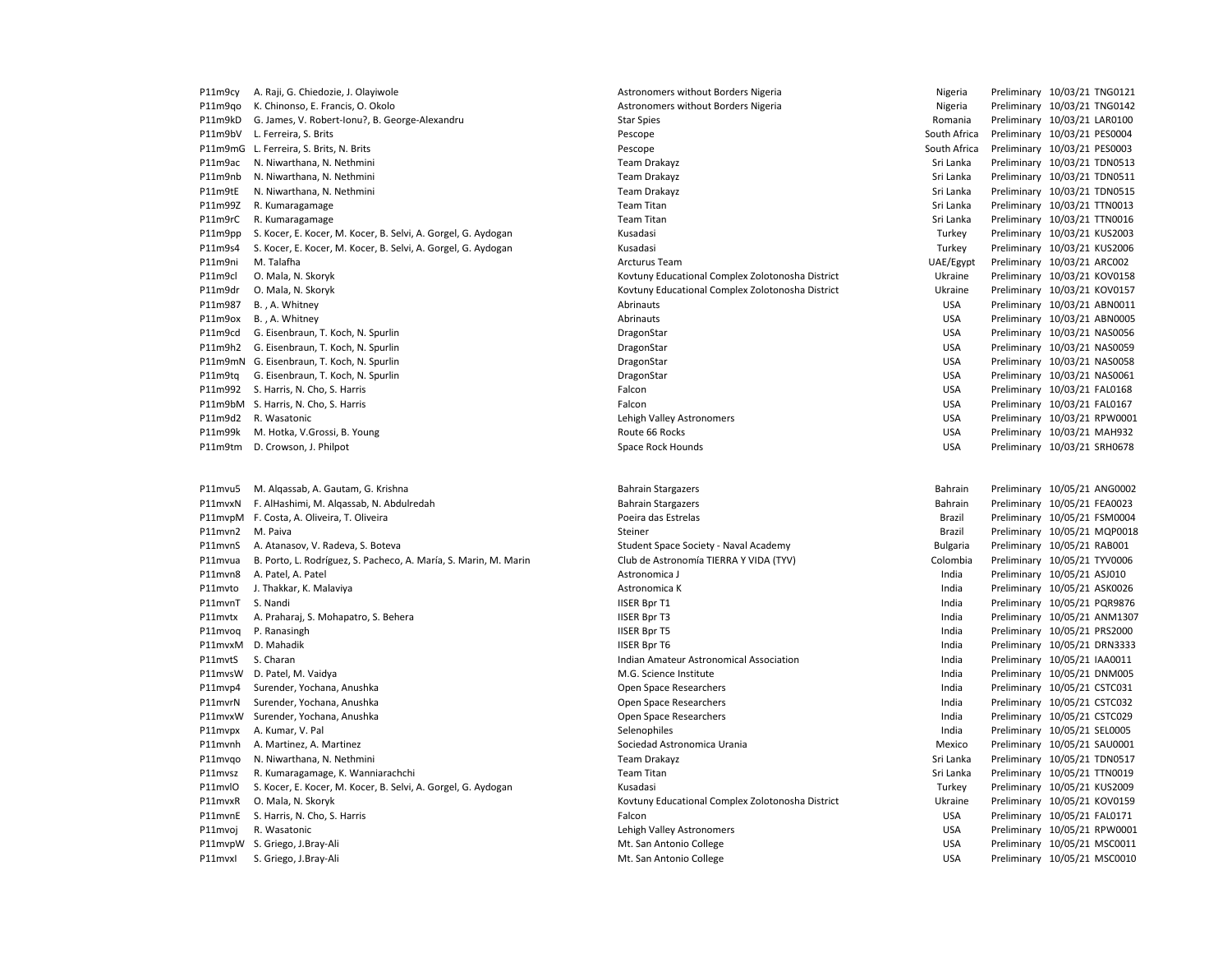| P11mJtl            | M. Casalis, E. Benvenuto                                                 | Astronomical Observatory of Universidad Tecnológica Nacional | Argentina     | Preliminary 10/11/21 ASF0410 |
|--------------------|--------------------------------------------------------------------------|--------------------------------------------------------------|---------------|------------------------------|
| P11mlxg            | F. AlHashimi, M. Alqassab, N. Abdulredah, A. Gautam, G. Krishna          | <b>Bahrain Stargazers</b>                                    | Bahrain       | Preliminary 10/11/21 MAG002  |
| P11mJ57            | F. AlHashimi, M. Algassab, N. Abdulredah, A. Gautam, G. Krishna          | <b>Bahrain Stargazers</b>                                    | Bahrain       | Preliminary 10/11/21 MFN0013 |
| P11mJ9r            | F. AlHashimi, M. Algassab, N. Abdulredah, A. Gautam, G. Krishna          | <b>Bahrain Stargazers</b>                                    | Bahrain       | Preliminary 10/11/21 MMJ002  |
| P11mJq7            | F. AlHashimi, M. Algassab, N. Abdulredah, A. Gautam, G. Krishna          | <b>Bahrain Stargazers</b>                                    | Bahrain       | Preliminary 10/11/21 MFN0016 |
| P11mIIL            | J. Leonet                                                                | Calisto 4                                                    | Brazil        | Preliminary 10/11/21 CLC0009 |
| P11mlRy            | J. Leonet                                                                | Calisto 4                                                    | Brazil        | Preliminary 10/11/21 CLC0012 |
| P11mlxV            | J. Leonet                                                                | Calisto 4                                                    | Brazil        | Preliminary 10/11/21 CLC0008 |
| P11mJjE            | J. Leonet                                                                | Calisto 4                                                    | Brazil        | Preliminary 10/11/21 CLC0006 |
| P11mlKn            | T. Tessari                                                               | Colégio Vicentino São José                                   | Brazil        | Preliminary 10/11/21 CVS0798 |
| P11mJ2F            | T. Tessari                                                               | Colégio Vicentino São José                                   | Brazil        | Preliminary 10/11/21 CVS0793 |
| P11mJg6            | T. Tessari                                                               | Colégio Vicentino São José                                   | Brazil        | Preliminary 10/11/21 CVS0792 |
| P11mJ1n            | <b>EFS</b>                                                               | EDcienciaespaciais                                           | <b>Brazil</b> | Preliminary 10/11/21 EFS0001 |
| P11mJga            | <b>EFS</b>                                                               | EDcienciaespaciais                                           | Brazil        | Preliminary 10/11/21 EFS0001 |
| P11mIPu            | J. Morais, E. Ribeiro                                                    | Marie Curie                                                  | Brazil        | Preliminary 10/11/21 ESR0010 |
| P11mJ5m            | G. Soares                                                                | Steiner                                                      | Brazil        | Preliminary 10/11/21 GSV0005 |
| P11mJ6r            | G. Soares, J. Monteiro, S. Conceicao                                     | Steiner                                                      | Brazil        | Preliminary 10/11/21 JFM0004 |
| P11mJ7p            | G. Soares                                                                | Steiner                                                      | Brazil        | Preliminary 10/11/21 GSV0008 |
| P11mJbC            | G. Soares, J.Monteiro, S. Conceicao                                      | Steiner                                                      | Brazil        | Preliminary 10/11/21 JFM0005 |
| P11mJlO            | G. Soares, J.Monteiro                                                    | Steiner                                                      | Brazil        | Preliminary 10/11/21 JFM0008 |
| P11mJ1o            | H. Ahmad, Q. Jamil, S. Jumpo                                             | The Astronomical Society of Brunei Darussalam                | Brunei        | Preliminary 10/11/21 PAB0012 |
| P11mlFc            | B. Porto, L. Rodríguez, S. Pacheco, A. María, S. Marin, M. Marin         | Club de Astronomía TIERRA Y VIDA (TYV)                       | Colombia      | Preliminary 10/11/21 TYV0007 |
| P11mIQ0            | B. Porto, L. Rodríguez, S. Pacheco, A. María, S. Marin, M. Marin         | Club de Astronomía TIERRA Y VIDA (TYV)                       | Colombia      | Preliminary 10/11/21 TYV0009 |
| P11mINP            | Y. Ögmen, A. Yakar                                                       | <b>Astro Cypriots</b>                                        | Cyprus        | Preliminary 10/11/21 ACY0037 |
| P11mJuH            | Y. Ögmen, A. Yakar                                                       | <b>Astro Cypriots</b>                                        | Cyprus        | Preliminary 10/11/21 ACY0039 |
| P11mJeV            | C. Liefke, N. Hieber, N. Scheller                                        | Haus der Astronomie                                          | Germany       | Preliminary 10/11/21 NSH0401 |
| P11mJpP            | J. Jaehnisch, L. Muenz                                                   | Haus der Astronomie                                          | Germany       | Preliminary 10/11/21 JAE2021 |
| P11mIGo            | S. Sruthy, V. Vijayalakshmi                                              | Asterikos                                                    | India         | Preliminary 10/11/21 AST0022 |
| P11mJ3C            | S. Sruthy, V. Vijayalakshmi                                              | Asterikos                                                    | India         | Preliminary 10/11/21 AST2027 |
| P11mILT            | M. Jain, P. Mehra                                                        | <b>Asteroid Divas</b>                                        | India         | Preliminary 10/11/21 AMP000! |
| P11mJ3P            | M. Jain, P. Mehra                                                        | <b>Asteroid Divas</b>                                        | India         | Preliminary 10/11/21 AMP0003 |
| P11mIVE            | Y. Chauhan, J. Tekani, M. Dosani, A. Chaturvedi, A. Sharma, D. Kotia     | Astronomica H                                                | India         | Preliminary 10/11/21 AST0009 |
| P11mIUU            | A. Patel, A. Patel                                                       | Astronomica J                                                | India         | Preliminary 10/11/21 ASJ007  |
| P11mlyf            | J. Thakkar, K. Malaviya                                                  | Astronomica K                                                | India         | Preliminary 10/11/21 ASK0037 |
| P11mIVk            | K. Patel, K. Parashar, S. Bhave                                          | Astronomica N                                                | India         | Preliminary 10/11/21 ASN026  |
|                    |                                                                          |                                                              | India         | Preliminary 10/11/21 ASR0064 |
| P11mIJR<br>P11mlKf | N. Singh<br>N. Singh                                                     | Astrorise<br>Astrorise                                       | India         | Preliminary 10/11/21 ASR0065 |
| P11mJ4Y            |                                                                          | Astrorise                                                    | India         | Preliminary 10/11/21 ASR0063 |
|                    | N. Singh                                                                 |                                                              |               |                              |
| P11mJ65            | N. Singh                                                                 | Astrorise                                                    | India         | Preliminary 10/11/21 ASR0010 |
| P11mJxB            | N. Singh                                                                 | Astrorise                                                    | India         | Preliminary 10/11/21 ASR0007 |
| P11mlpN            | S. Samanta, D. Paul                                                      | Bharata                                                      | India         | Preliminary 10/11/21 BHA005  |
| P11mlsd            | S. Samanta, D. Paul                                                      | Bharata                                                      | India         | Preliminary 10/11/21 BHA003  |
| P11mIEK            | Krithika, Vedant, Chandhni, Jagan, Arjit, Anoowin, Laleth, Sivasubramani | Chiguru Colab                                                | India         | Preliminary 10/11/21 CSTA026 |
| P11mIQP            | A. Raka, S. Loya, S. Deshpande                                           | Crux View Center                                             | India         | Preliminary 10/11/21 CVC0094 |
| P11mlz4            | A. Raka, S. Loya, S. Deshpande                                           | Crux View Center                                             | India         | Preliminary 10/11/21 CVC0097 |
| P11mJ84            | R. Pavan, G. Kannabiran, A. Akshaya, N. Rajalakshmi, Deepa, P. Tushar    | Dr. Vikram Sara Bhai Group                                   | India         | Preliminary 10/11/21 VST3001 |
| P11mJ9A            | S. Manna, S. Nandi                                                       | <b>IISER Bpr T1</b>                                          | India         | Preliminary 10/11/21 SRS1928 |
| P11mIF0            | L. Singh, K. Jangle                                                      | <b>IISER Bpr T2</b>                                          | India         | Preliminary 10/11/21 YML2021 |
| P11mITe            | L. Singh, K. Jangle                                                      | <b>IISER Bpr T2</b>                                          | India         | Preliminary 10/11/21 LLS2000 |
| P11mJ3I            | M. Suresh, A. S                                                          | <b>IISER Bpr T2</b>                                          | India         | Preliminary 10/11/21 AMS1676 |
| P11mJcO            | K. Jangle, A. Mukherjee                                                  | <b>IISER Bpr T2</b>                                          | India         | Preliminary 10/11/21 ARK2021 |
| P11mJ7E            | A. Praharaj, S. Pattanaik, S. Moharana, N. Tripathy                      | <b>IISER Bpr T3</b>                                          | India         | Preliminary 10/11/21 SAS0002 |
| P11mJ6e            | Kiran                                                                    | <b>IISER Bpr T5</b>                                          | India         | Preliminary 10/11/21 VKC0786 |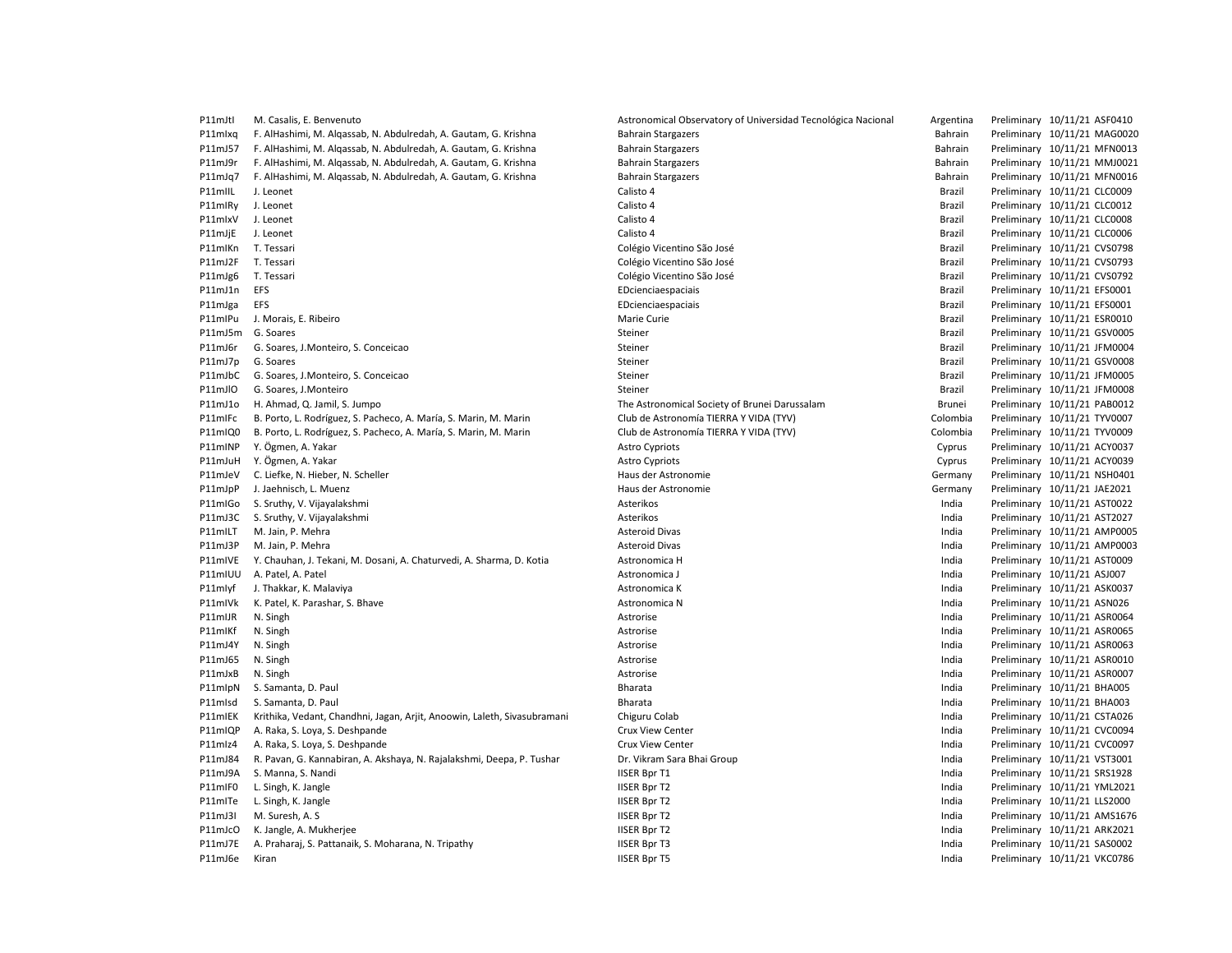| P11mJv2 | B. Srivastava, S. Chakrabartty, S. Kolupuri                                               | <b>IISER Bpr T5</b>                     | India        | Preliminary 10/11/21 SBS0001 |
|---------|-------------------------------------------------------------------------------------------|-----------------------------------------|--------------|------------------------------|
| P11mIKE | S. yadav, G. Garg, M. Abdullah                                                            | <b>IISER Bpr T6</b>                     | India        | Preliminary 10/11/21 SAG0005 |
| P11mIX0 | M. Nanda, D. Mahadik, A. Misra                                                            | <b>IISER Bpr T6</b>                     | India        | Preliminary 10/11/21 ADM0002 |
| P11mIV6 | H. Mishra, M. Ganguly                                                                     | <b>IISER Bpr T7</b>                     | India        | Preliminary 10/11/21 HMG1213 |
| P11mJ82 | S. Dash, S. Behera                                                                        | <b>IISER Bpr T7</b>                     | India        | Preliminary 10/11/21 SBT1110 |
| P11mJ4y | S. Charan                                                                                 | Indian Amateur Astronomical Association | India        | Preliminary 10/11/21 IAA0014 |
| P11mINJ | D. Patel, M. Vaidya                                                                       | M.G. Science Institute                  | India        | Preliminary 10/11/21 DDP008  |
| P11mIQ6 | D. Patel, M. Vaidya                                                                       | M.G. Science Institute                  | India        | Preliminary 10/11/21 DDP010  |
| P11mJqJ | D. Patel, M. Vaidya                                                                       | M.G. Science Institute                  | India        | Preliminary 10/11/21 DDP009  |
| P11mJbo | S. NSugumar, D. Mitali, A. Rohan, S. Gouthamei                                            | Mars India Observatory                  | India        | Preliminary 10/11/21 MIO0401 |
|         | M. Sanjita, M. Suchanda, M. Sudipa, M. Riya, P. Susmita, M. Susmita, M.                   | New Horizons                            |              |                              |
| P11mJ2z | Swarnashree, D. Sucharita, M. Rachana, D. Asim                                            |                                         | India        | Preliminary 10/11/21 SQC0041 |
| P11mlKq | Surender, Yochana, Anushka                                                                | Open Space Researchers                  | India        | Preliminary 10/11/21 CSTC039 |
| P11mlwU | Surender, Yochana, Anushka                                                                | Open Space Researchers                  | India        | Preliminary 10/11/21 CSTC035 |
| P11mJg5 | Surender, Yochana, Anushka                                                                | Open Space Researchers                  | India        | Preliminary 10/11/21 CSTC036 |
| P11mIF4 | H. Kanwar, Y. Gyanani, C. Saini, P. Ram                                                   | RASO Rajasthan - Team A                 | India        | Preliminary 10/11/21 RAA0108 |
| P11mJbD | H. Kanwar, Y. Gyanani, C. Saini, P. Ram                                                   | RASO Rajasthan - Team A                 | India        | Preliminary 10/11/21 RAA0105 |
| P11mJby | H. Kanwar, Y. Gyanani, C. Saini, P. Ram                                                   | RASO Rajasthan - Team A                 | India        | Preliminary 10/11/21 RAA0103 |
| P11mlKc | M. Choudhary, P. Choudhary, P. Ram                                                        | RASO Rajasthan - Team C                 | India        | Preliminary 10/11/21 RAC0003 |
| P11mlwY | J. Ghosh                                                                                  | <b>Rural Asteroid Hunters</b>           | India        | Preliminary 10/11/21 JPA3333 |
| P11mICS | A. Kumar, V. Pal                                                                          | Selenophiles                            | India        | Preliminary 10/11/21 SEL0006 |
|         | P11mIMm A. Kumar, V. Pal                                                                  | Selenophiles                            | India        | Preliminary 10/11/21 SEL0008 |
| P11mJdl | A. Kumar, V. Pal                                                                          | Selenophiles                            | India        | Preliminary 10/11/21 SEL0007 |
| P11mIAF | A. Vajpayee, S. Shrivastava, P. Solanki, S. Chaugule, S. KeshavKumar, G. Srinath          | Team Saptarishi                         | India        | Preliminary 10/11/21 IND0308 |
| P11mJ4n | A. Vajpayee, S. Shrivastava, P. Solanki, S. Chaugule, S. KeshavKumar, G. Srinath          | Team Saptarishi                         | India        | Preliminary 10/11/21 IND0310 |
| P11mJa5 | A. Vajpayee, S. Shrivastava, P. Solanki, S. Chaugule, S. KeshavKumar, G. Srinath          | Team Saptarishi                         | India        | Preliminary 10/11/21 IND0307 |
| P11mJck | A. Vajpayee, S. Shrivastava, P. Solanki, S. Chaugule, S. KeshavKumar, G. Srinath          | Team Saptarishi                         | India        | Preliminary 10/11/21 IND0312 |
|         | S.SeyedHatami, M.Naderifard, S.Vahedi, N.Ghasemi, M.Zarei, V.B.Shahab,                    |                                         |              |                              |
| P11mIQD | S.H.Aledavod                                                                              | Afaghrahbar Azarbaijan                  | Iran         | Preliminary 10/11/21 ARA0006 |
|         | S. Seyed Hatami, M. Naderifard, S. Vahedi, N. Ghasemi, M. Zarei, V. B. Shahab,            |                                         |              |                              |
| P11mIRZ | S.H.Aledavod                                                                              | Afaghrahbar Azarbaijan                  | Iran         | Preliminary 10/11/21 ARA0009 |
|         |                                                                                           |                                         |              |                              |
| P11mIUF | S.SeyedHatami, M.Naderifard, S.Vahedi, N.Ghasemi, M.Zarei, V.B.Shahab,                    | Afaghrahbar Azarbaijan                  | Iran         | Preliminary 10/11/21 ARA0008 |
|         | S.H.Aledavod                                                                              |                                         |              |                              |
| P11mIYM | S.SeyedHatami, M.Naderifard, S.Vahedi, N.Ghasemi, M.Zarei, V.B.Shahab,                    | Afaghrahbar Azarbaijan                  | Iran         | Preliminary 10/11/21 ARA0003 |
|         | S.H.Aledavod                                                                              |                                         |              |                              |
| P11mJax | S. Seyed Hatami, M. Naderifard, S. Vahedi, N. Ghasemi, M. Zarei, V. B. Shahab,            | Afaghrahbar Azarbaijan                  | Iran         | Preliminary 10/11/21 ARA0014 |
|         | S.H.Aledavod                                                                              |                                         |              |                              |
| P11mJ8u | A. Nama, A. Abolel, Zeinab, B. Habiballa, S. Habiballa                                    | Astro-finders(1)                        | Israel       | Preliminary 10/11/21 AJA3110 |
| P11mJap | A. Nama, A. Abolel, Zeinab, B. Habiballa, S. Habiballa                                    | Astro-finders(1)                        | Israel       | Preliminary 10/11/21 AJA3111 |
| P11mILC | j. zreke, A. abuleil, R. Amin, N. Matar, A. khatib, A. habiballah, A. jbareen, r. abolil, | Astro-finders(2)                        | Israel       | Preliminary 10/11/21 AJA3213 |
|         | a. zreke                                                                                  |                                         |              |                              |
| P11mJ9L | j. zreke, A. abuleil, R. Amin, N. Matar, A. khatib, A. habiballah, A. jbareen, r. abolil, | Astro-finders(2)                        | Israel       | Preliminary 10/11/21 AJA3202 |
|         | a. zreke                                                                                  |                                         |              |                              |
| P11mJhP | j. zreke, A. abuleil, R. Amin, N. Matar, A. khatib, A. habiballah, A. jbareen, r. abolil, | Astro-finders(2)                        | Israel       | Preliminary 10/11/21 AJA3210 |
|         | a. zreke                                                                                  |                                         |              |                              |
| P11mICr | N. Assamo, E. Jequecene, A. Izidine, H. Tandane                                           | Detetives do Cosmos                     | Mozambique   | Preliminary 10/11/21 HTJ0002 |
| P11mIQU | N. Assamo, E. Jequecene, A. Izidine, H. Tandane                                           | Detetives do Cosmos                     | Mozambique   | Preliminary 10/11/21 HTJ0001 |
| P11mlYX | N. Assamo, E. Jequecene, A. Izidine, H. Tandane                                           | Detetives do Cosmos                     | Mozambique   | Preliminary 10/11/21 NAA0005 |
| P11mJdN | N. Assamo, E. Jequecene, A. Izidine, H. Tandane                                           | Detetives do Cosmos                     | Mozambique   | Preliminary 10/11/21 NAA0004 |
| P11mIZ9 | K. Chinonso, E. Francis, U. Uchechukwu                                                    | Astronomers without Borders Nigeria     | Nigeria      | Preliminary 10/11/21 TNG0109 |
| P11mJ8V | G. James, V. Robert-Ionu?, B. George-Alexandru                                            | <b>Star Spies</b>                       | Romania      | Preliminary 10/11/21 LAR0204 |
| P11mJe9 | G. James, V. Robert-Ionu?, B. George-Alexandru                                            | <b>Star Spies</b>                       | Romania      | Preliminary 10/11/21 LAR0207 |
| P11mJ6E | Y., O.                                                                                    | YAMO                                    | Saudi Arabia | Preliminary 10/11/21 YPS0010 |
| P11mJrf | Υ.                                                                                        | YAMO                                    | Saudi Arabia | Preliminary 10/11/21 YPS0011 |
| P11mlyv | L. Ferreira, S. Brits, N. Brits                                                           | Pescope                                 | South Africa | Preliminary 10/11/21 PES0007 |